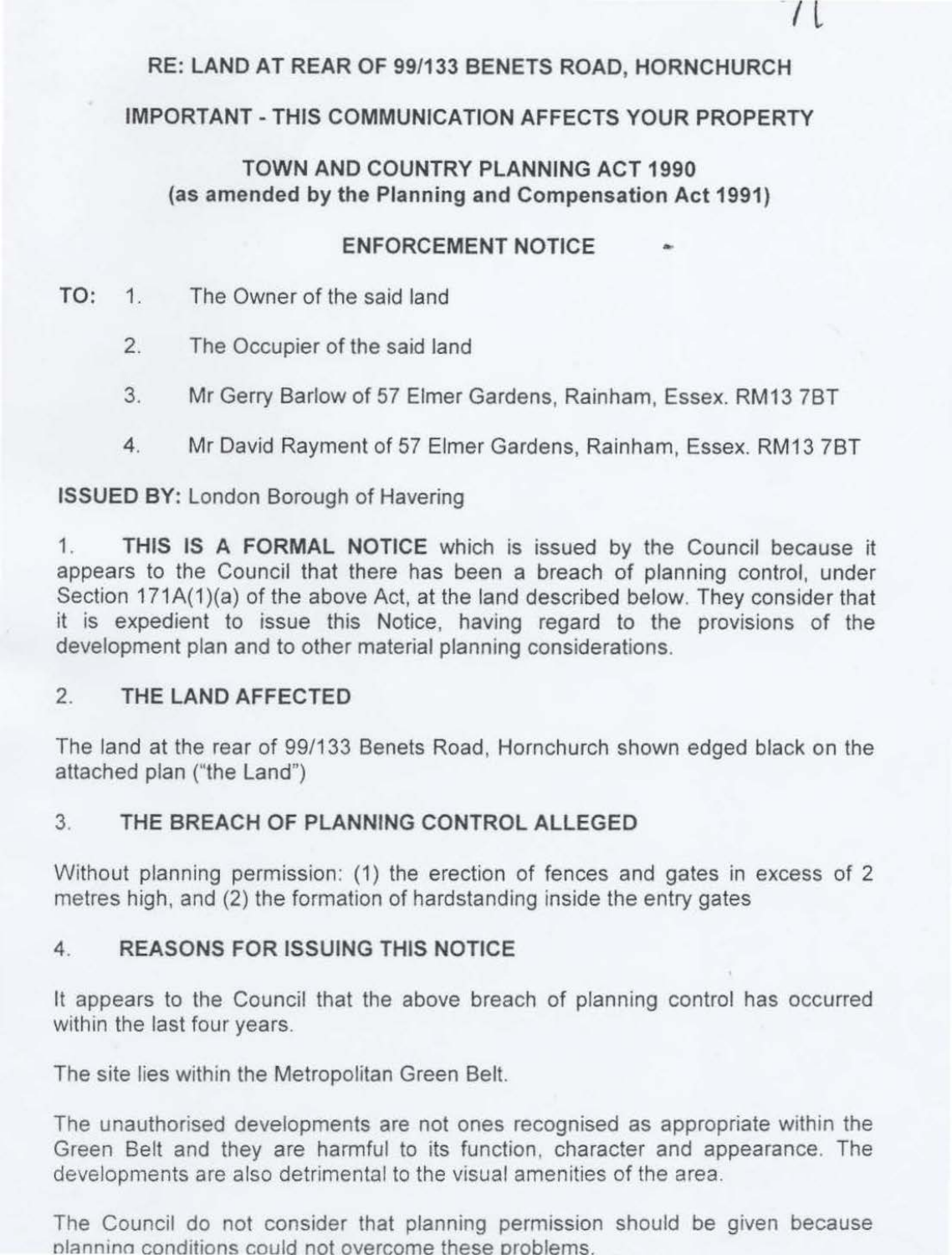In making its decision to issue this Notice the Council consider that the unauthorised developments are contrary to the following policies of the Havering Unitary Development Plan: policies ENV1 and GRB2 and their counterpart policies in the Local Development Framework and also Planning Policy Guidance 2: Green Belts.

#### 5. **WHAT YOU ARE REQUIRED TO DO**

(i) Reduce the- height of the boundary fencing and gates on the Land to a height no greater than 2 metres

Time for compliance: 3 months from the effective date of this notice.

(ii) Remove from the Land all the hardstanding save for the area shown hatched black on the attached plan

Time for compliance: 3 months from the effective date of this notice.

#### 6. **WHEN THIS NOTICE TAKES EFFECT**

This Notice takes effect on 12 October 2007, unless an appeal is made against it beforehand

Dated: 7 September 2007

Signed:  $\sqrt{1-\frac{y}{x}}$ <br>Signed:  $\sqrt{\frac{y}{x}}$ 

Authorised Officer on behalf of London Borough of Havering Town Hall Main Road Romford RM1 380

#### **YOUR RIGHT OF APPEAL**

You can appeal against this Enforcement Notice to the Secretary of State by the 12 October 2007. Further details are given in the attached explanatory note.

#### **WHAT HAPPENS** IF **YOU DO NOT APPEAL**

If you do not appeal against this Enforcement Notice, it will take effect on 12 October 2007 and you must then ensure that the required steps for complying with it, for which you may be held responsible, are taken within the period specified in the Notice

FAILURE TO COMPLY WITH AN ENFORCEMENT NOTICE WHICH HAS TAKEN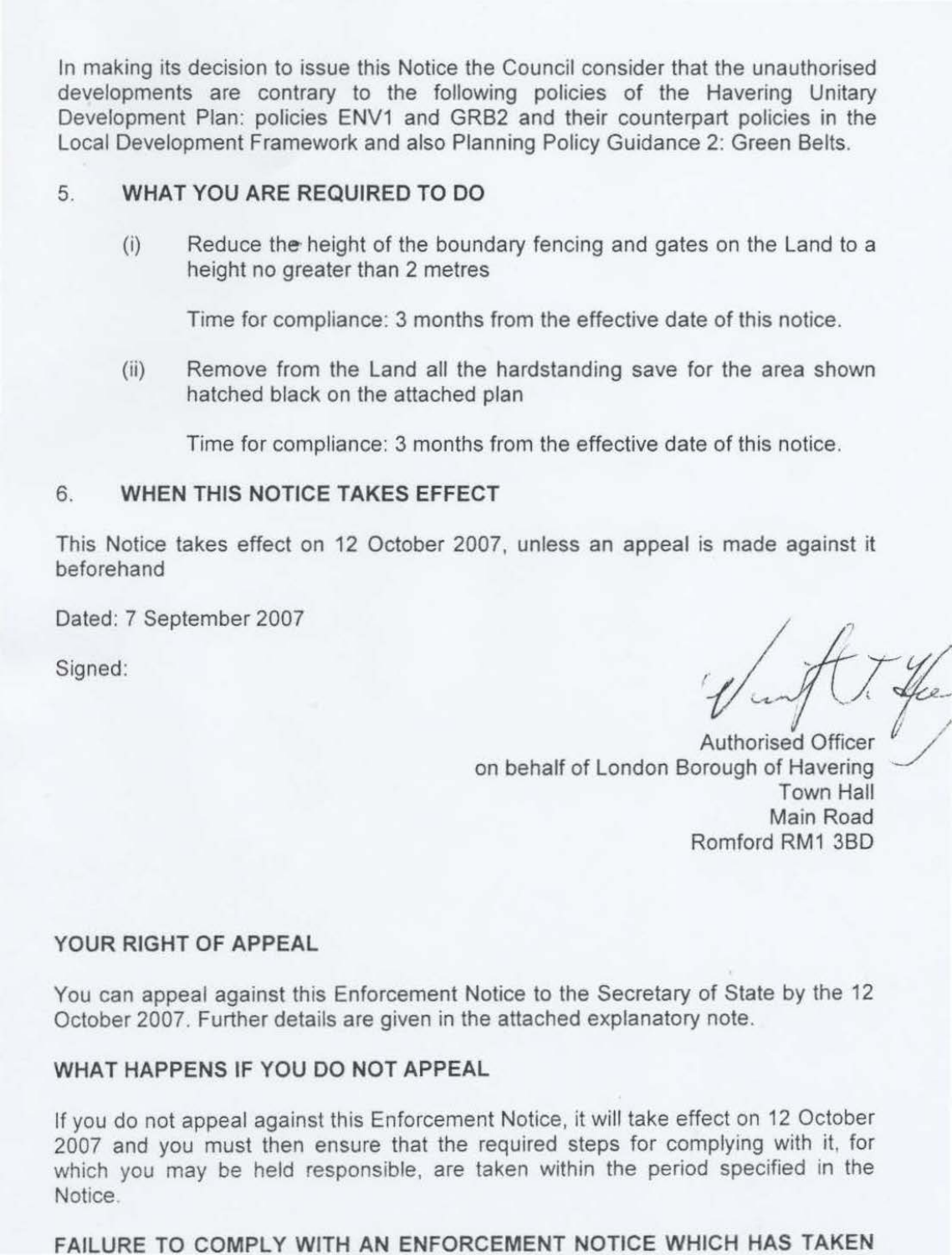## **EXPLANATORY NOTES**

## **STATUTORY PROVISIONS**

A summary of Sections 171A, 171B and 172 to 177 of the Town and Country Planning Act 1990 (as amended) is enclosed with this Notice.

## **YOUR RIGHT OF APPEAL**

You can appeal against this Notice, but any appeal must be in writing and received, or posted (with the postage paid and properly addressed) in time to be received in the ordinary course of the post, by the Secretary of State before 12 October 2007. The enclosed booklet "Enforcement Appeals - A guide to Procedure" sets out your rights. Read it carefully. If you appeal you should use the enclosed appeal forms. Two copies are for you to send to the Secretary of State if you decide to appeal. The other is for you to keep as a duplicate for your own records. You should also send the Secretary of State a copy of the Enforcement Notice.

## **GROUNDS OF APPEAL**

The grounds of appeal are set out in Section 174 of the Town and Country Planning Act 1991 and are also set out on pages 2 - 5 the enclosed appeal forms.

## **PLANNING APPLICATION FEE**

Should you wish to appeal on ground  $(a)$  - that planning permission should be granted for the unauthorised development - then a fee of £675 is payable both to the Secretary of State and to the Council. If the fees are not paid then that ground of appeal will not be valid.

## **STATEMENT ON GROUNDS OF APPEAL**

You must submit to the Secretary of State, either when giving notice of appeal or within 14 days from the date on which the Secretary of State sends him a notice so requiring him, a statement in writing specifying the grounds on which you are appealing against the enforcement notice and stating briefly the facts on which you propose to rely in support of each of those grounds.

## **RECIPIENTS OF THE ENFORCEMENT NOTICE**

The names and addresses of all the persons on whom the Enforcement Notice has been served are:

- 1. The Owner of the said land
- 2. The Occupier of the said land
- 3. Mr Gerry Barlow 57 Elmer Gardens, Rainham, Essex, RM13 7BT
- 4. Mr David Rayment 57 Elmer Gardens, Rainham, Essex. RM13 7BT